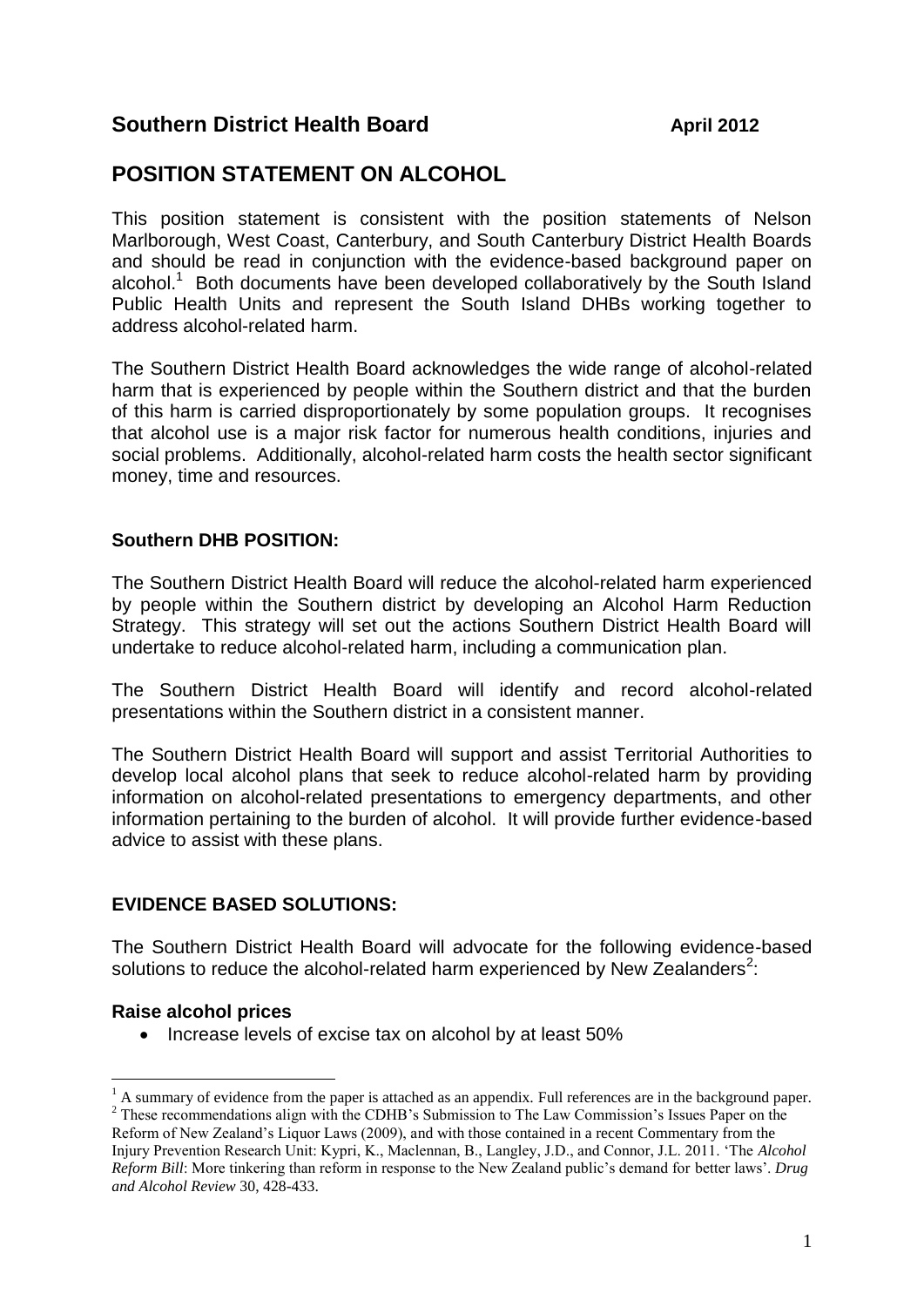- Adjust excise tax so that alcohol products taxed directly on level of ethanol
- Use revenue from increase in excise tax to reduce harm amongst high-risk consumers
- Set minimum retail price for alcohol (per alcohol unit)

#### **Raise the alcohol purchase age**

- Restore alcohol purchase age to 20 years for both on-licences and offlicences
- Ensure enforcement of minimum purchase age
- Additionally, make it an offence for an adult other than a parent/guardian to supply alcohol to a child; and require parents/guardians who supply alcohol to their child to supervise the consumption of that alcohol

#### **Reduce alcohol accessibility**

- Restrict on-licences from selling alcohol after 2am
- Restrict off-licences to selling alcohol between 8am and 10pm
- Restrict convenience stores / dairies from selling alcohol
- Tighten law on granting of liquor licences provide further grounds to refuse licences (e.g. detrimental social impact to community)
- Tighten restrictions on numbers of outlets in a given area

### **Reduce marketing and advertising of alcohol**

- Ban alcohol sponsorship of sporting and cultural events
- Ban advertising of alcohol from television and cinema
- Advertising of alcohol to convey only basic information about the product
- Put health warning labels on alcohol products
- Ensure alcoholic beverages are labelled with ingredient and nutritional information
- Prohibit marketing of alcohol to youth

### **Reduce legal blood-alcohol limits for drivers**

 Lower the legal blood alcohol (BAC) limit from 80mg/100ml blood to 50mg/100ml blood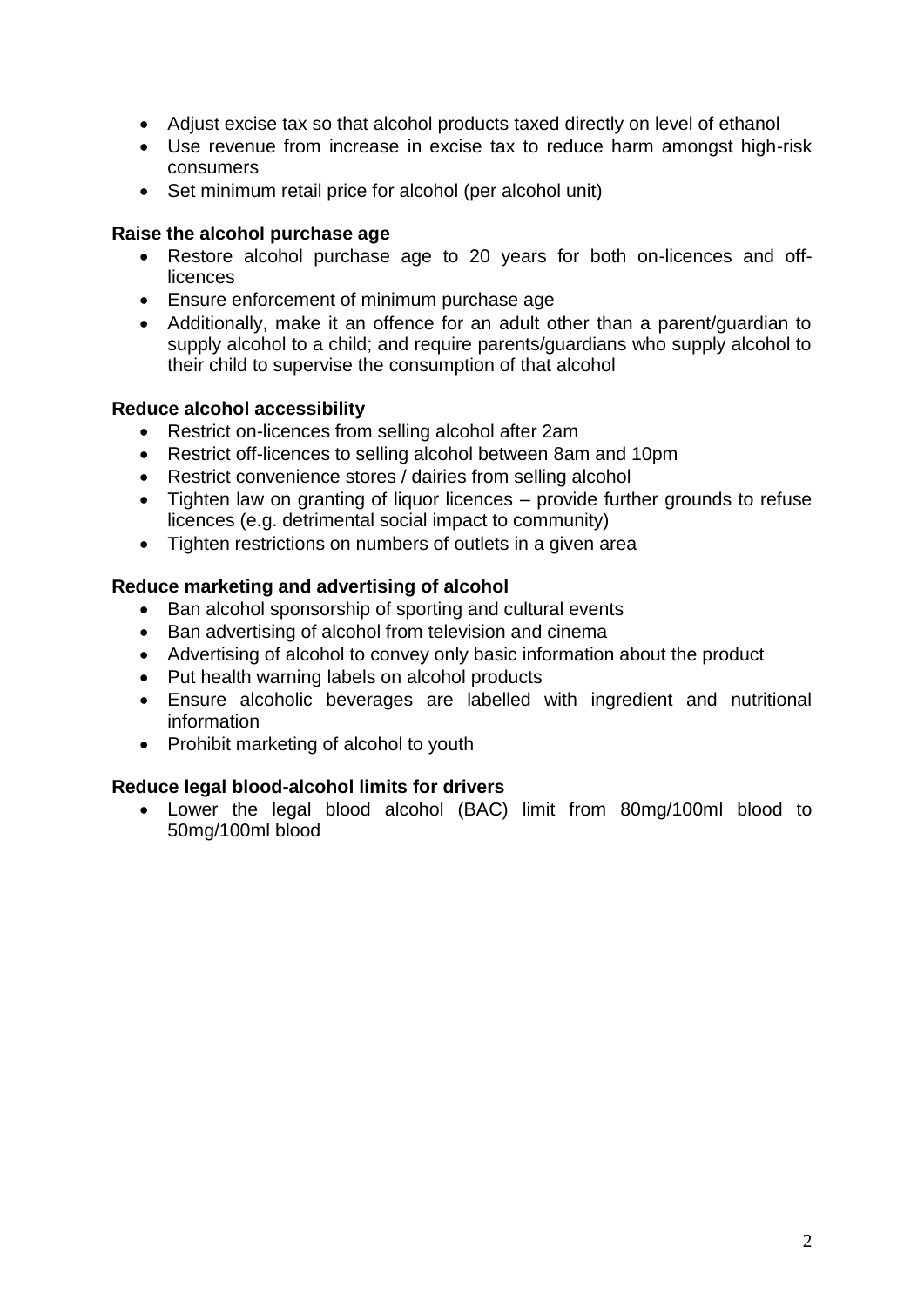# **APPENDIX: Summary of Evidence**

# **Alcohol Related Harm:**

Alcohol use is a major risk factor for numerous health conditions, injuries and social problems, causing approximately 4% of deaths worldwide and (in 2000) 3.9% of all deaths in New Zealand. Much acute harm results from intoxication and includes: road traffic injuries and fatalities, burns, falls, drowning, poisoning, foetal alcohol spectrum disorder, assault, self-inflicted injury, suicide and homicide.

#### **Biological effects of alcohol**

Alcohol affects the brain. It alters the mood and impairs memory and psychomotor function. People who consume alcohol are less inhibited and therefore more likely to take risks and behave aggressively, leading to motor vehicle accidents and other injuries. Alcohol use is linked to a wide range of major diseases, including: heart disease, cancer, psychiatric and neurological conditions, gastrointestinal disease, and birth defects including foetal alcohol syndrome. It also contributes to diabetes, sleep disorders, and infectious diseases such as pneumonia and tuberculosis.

Unborn children and adolescents are particularly vulnerable to the effects of alcohol. Unborn children exposed to alcohol are at high risk of problems with memory, language, attention, learning, visuo-spatial ability, fine and gross motor skills, and social and adaptive functioning. Adolescent brains are still developing and therefore vulnerable to alcohol toxicity, addictive problems and psychiatric disorders.

#### **Alcohol-related harm**

Alcohol contributes to crime in New Zealand. Nearly half of all homicides in New Zealand between 1999 and 2008 involved alcohol. A third of all offenders in the year 2007/08 had consumed alcohol. Drink driving causes substantial harm - 27% of drivers in all fatal crashes between 2007 and 2009 were reported as having consumed alcohol.

Social harm results from alcohol: reportedly 12.2% of adults experienced harmful effects on friendships, social life, home life, work/study/employment opportunities, financial position, and legal problems or difficulty learning from their own drinking in the past year.

The economic cost of alcohol-related harm in New Zealand is significant. Harmful alcohol use in 2005/06 alone cost New Zealand an estimated \$4,794 million of diverted resources and lost welfare.

#### **Alcohol-related harm and population groups**

Alcohol-related harm is experienced variably throughout the population. Men have a higher rate of alcohol-related mortality than women and Māori have a higher rate than non-Māori. Evidence clearly demonstrates that Māori suffer disproportionately from a wide range of alcohol-related harms compared to non-Māori. New Zealanders with lower socioeconomic status also bear a disproportionate burden of alcohol-related harm. Children are particularly vulnerable to alcohol-related harm caused by the drinking of other people and can suffer from increased susceptibility to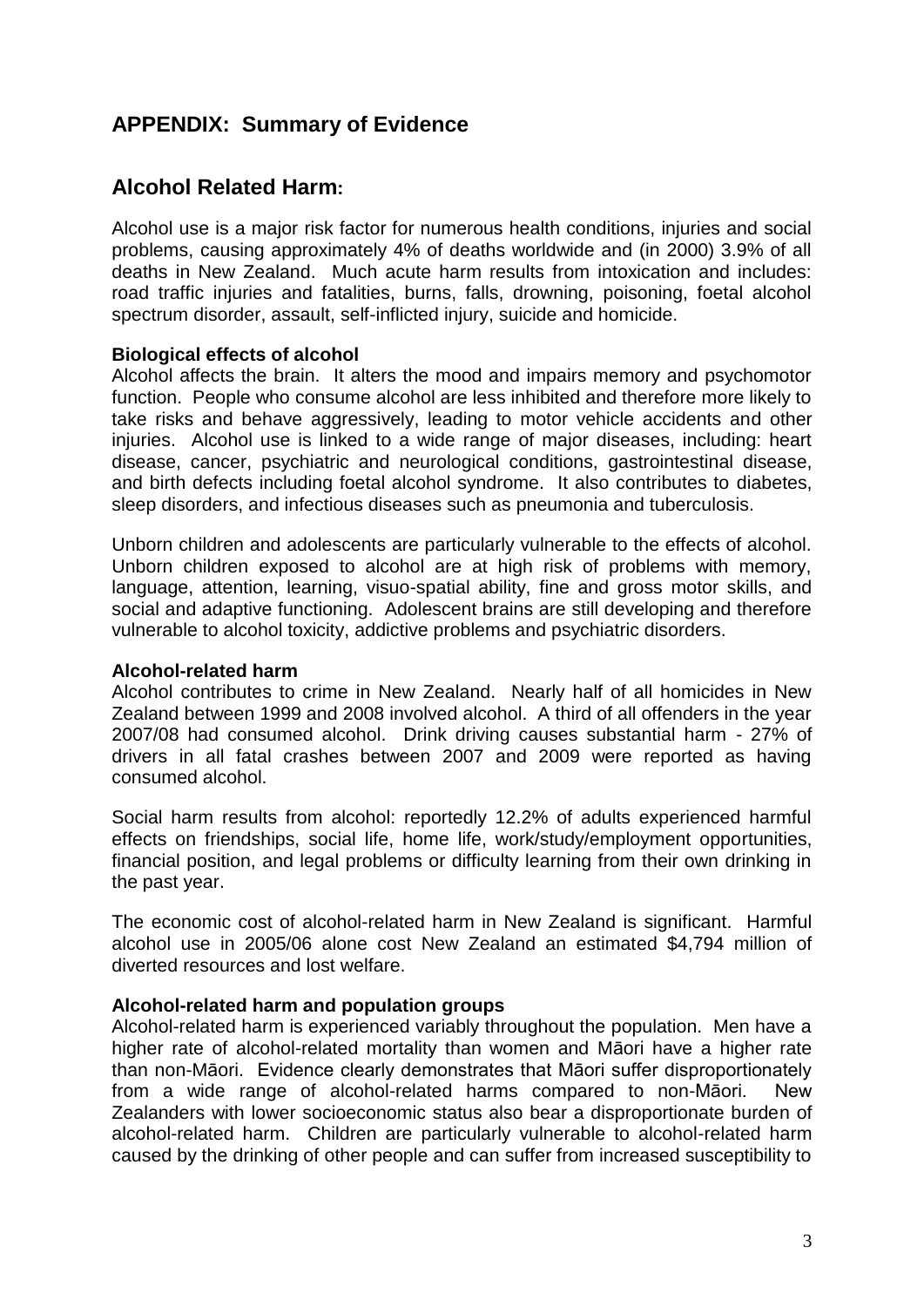child abuse, neglect and witnessing family violence if caregivers have an alcohol problem.

#### **Cost of alcohol-related harm to the health sector**

Alcohol-related harm in New Zealand costs the health sector significant money, time and resources. Intoxicated patients also impact negatively on staff and other patients. An estimated 35% of injury-based emergency department presentations are alcohol-related. From 1 November 2010 to 29 October 2011 892 patients were seen in Dunedin Hospital Emergency Department for alcohol-related presentations. The average length of stay for these patients was 4.5 hours, with an average cost to Southern District Health Board of \$1,000 per person.

# **NZ Drinking Pattern:**

### **Alcohol is widely available in NZ**

Alcohol is easily accessible from a wide variety of outlets and to anyone over the age of 18. It can be purchased 24 hours a day, 7 days a week and on most days of the year. Alcohol can be consumed either on the premises (on-licences) in bars, restaurants, cafes, hotels, pubs and individual clubs or at special functions; or off the premises (off-licences) when purchased from liquor stores, supermarkets, grocery stores or dairies. Alcohol is more widely available now than in the past: in 2010 the number of places which held liquor licences was 14,424; this has increased from 6,295 in 1990. It is inexpensive: reportedly, in 2010, 3 litres of cask wine could be purchased (on special) for as little as \$16.99.

#### **Drinking patterns in NZ**

According to recent surveys, most New Zealanders (85%) drink at least some alcohol. At least two-thirds of those surveyed in 2007/08 drank once a week. Of people surveyed, nearly two-thirds of all people drank to excess at least once a year and one in ten did so at least once a week. Harmful drinking is more common amongst Māori, Pacific and young people. New Zealanders tolerate excess drinking – less than half surveyed agreed that "It is never O.K. to get drunk" and over one quarter agreed that it is "O.K. to get drunk as long as it"s not everyday". A third of those surveyed started drinking at around the age of 14.

#### **How the current law impacts upon these drinking patterns**

The Sale of Liquor Act (1989) has liberalised the sale of alcohol, allowing it to be sold widely, including from supermarkets and over a 24 hour period. Since 1999 (with an amendment to the Act), the purchase age has dropped to 18 (from 20 years), beer has become available in supermarkets and alcohol can be purchased on Sundays. District Licensing Authorities (DLAs) in each local area grant and renew licenses and stipulate opening times. Licensing Inspectors check that premises within their area comply with regulations (e.g. not selling to those who are already intoxicated). The Resource Management Act (1991) legislates how local communities manage the use of land, which requires that a District Plan be put into place and complied with. The Local Government Amendment Act 2001 allows local authorities to impose liquor bans, banning alcohol in public places at certain times. The Land Transport Amendment Act (2011) has lowered the blood alcohol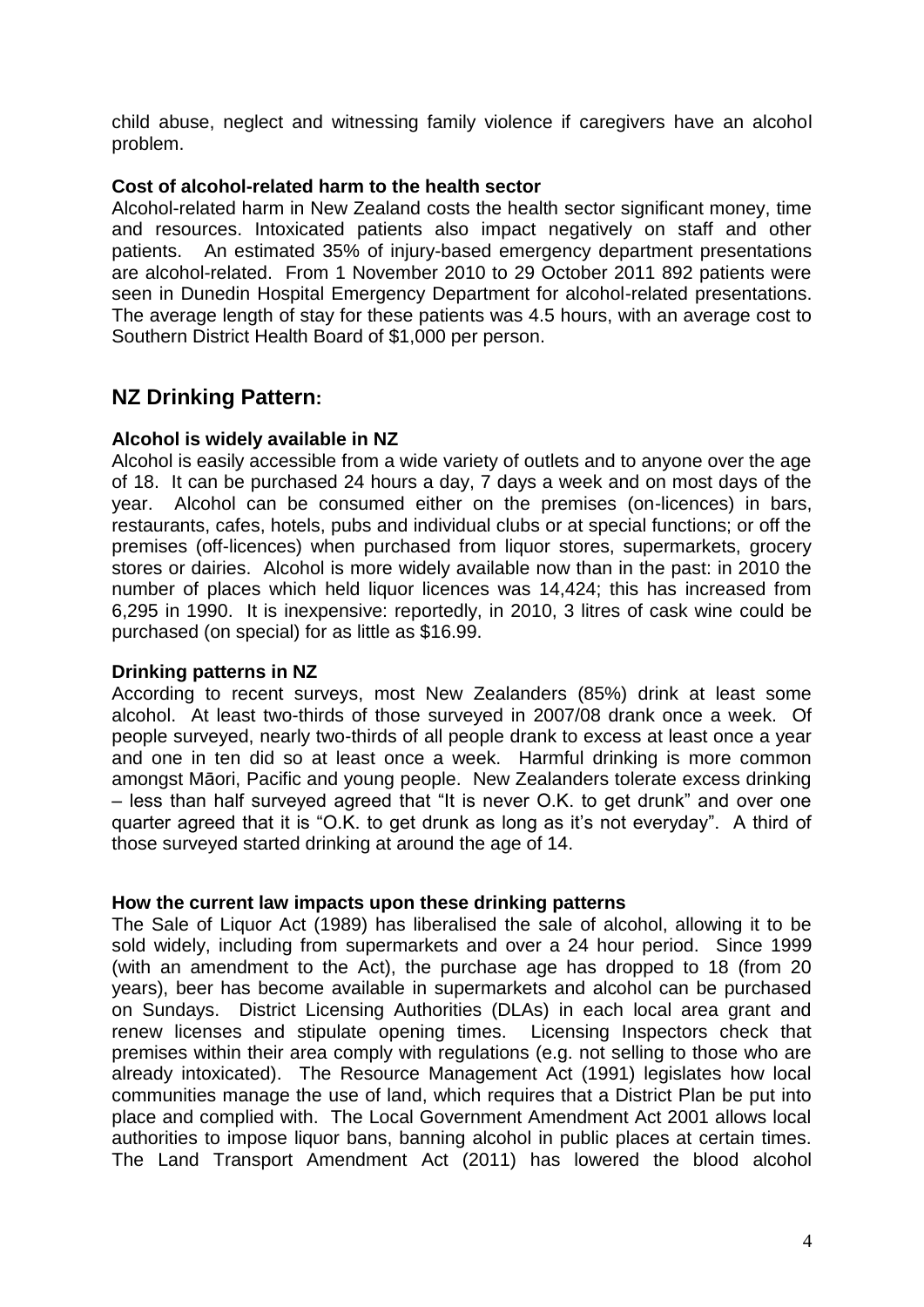concentration (BAC) limit for drivers under 20 years to zero. The limit for drivers over 20 years is 80mg per 100ml blood.

## **Evidence Based Strategies to Reduce Harm:**

#### **Raise prices**

Evidence shows that when alcohol prices go up, consumption goes down. One of the best ways to influence the consumption of alcohol is through pricing. Alcohol prices are subject to excise tax, which in New Zealand is set at a particular rate depending on which band of alcohol strength the product falls into (e.g. alcoholic beverages between 9-14% alcohol are taxed at 10%). Currently excise tax rates are lower than that of other countries; they are also not adjusted for inflation. In New Zealand there is often a price differential between on and off-licences, which encourages "pre-loading" (loading up on cheap alcohol before frequenting onlicences).

### **Raise the purchase age**

Research shows that the legal purchase age affects how much youth drink. A lower purchase age has been associated with increased harm (including traffic crashes). In order for a higher purchase age to be effective, it needs to be combined with adequate enforcement. A higher purchase age acknowledges that the effect of alcohol and its harms is much greater on the adolescent brain as it is still developing.

#### **Reduce alcohol accessibility**

It is scientifically and economically effective to restrict the physical availability of alcohol in order to reduce harm. Limiting the physical availability of alcohol can be achieved through limiting the hours and days of sale, and controlling outlet density. Currently alcohol is too easily purchased and facilitates pre-loading. There are often too many alcohol outlets within an area – high densities of alcohol outlets have been shown to be associated with increased harm, including traffic crashes.

#### **Reduce marketing and advertising**

Advertising of alcohol has increased in many countries over recent decades, including New Zealand. Prior to the 1980s alcohol advertising in New Zealand was mostly non-existent, due to legislation controlling the advertising of alcohol – now alcohol advertising is left to the self-regulation of the industry. Since 1992, advertising of alcohol has been allowed on both television and radio – albeit at restricted times (9pm-6am) for television. Since 1987 alcohol companies have been allowed to sponsor sports and advertise corporately. Alcohol advertisements often sell the image that drinking is attractive, glamorous and fun; and these messages are particularly appealing to young people. Alcohol advertising not only leads to greater consumption of alcohol, but also colours people"s perceptions of the drinking habits of others.

#### **Reduce legal blood alcohol limits for drivers**

With increasing levels of alcohol in the blood, driving performance declines. Currently (as of 2011), there is zero tolerance for drivers under 20 years with any alcohol at all in their blood. Drivers over 20 are legally entitled to drive after drinking with no more than 80mg per 100ml of alcohol in the blood. In 2009 in New Zealand, 138 deaths resulted from traffic accidents where alcohol (and/or drug use) was a